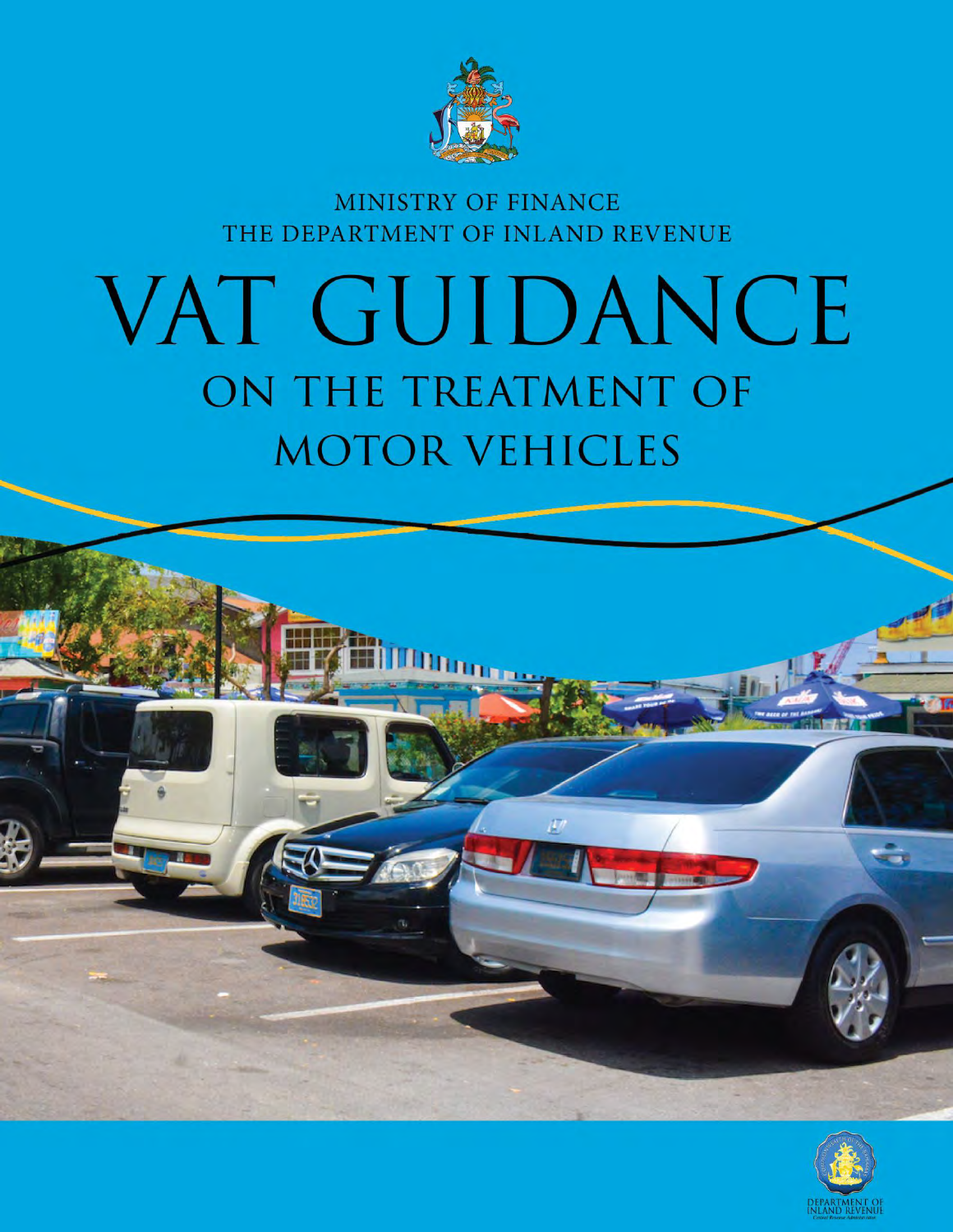## **Introduction**

This guide is intended to provide those selling or hiring vehicles by way of business with information about Value Added Tax ("VAT"). It should be read in conjunction with the Value Added Tax Act 2014 ("VAT Act") as amended, the Value Added Tax Regulations 2014 ("VAT Regulations"), the VAT Rules and The Bahamas VAT Guide ("VAT Guide") all of which can be found on the website of the Government of The Bahamas ("Government"). **If there is a discrepancy within the Guidance Note, the law will prevail in accordance with the VAT Act, Regulations and/or Rules.**

Persons who engage in a business in The Bahamas, of selling, renting, leasing, repairing, importing, or servicing motor vehicles are involved in a taxable activity.

## **The importation of motor vehicles**

The importation of commercial vehicles, new vehicles, and second-hand vehicles is subject to import VAT irrespective of who is importing the vehicle, except where the vehicle is to be imported on on a temporary basis.

Also, there are some specific rules for imports by licensees of the Grand Bahama Port Authority which can be found in the guide "VAT and the Hawksbill Creek Agreement".

The value of a vehicle imported on which the VAT is calculated is the total of:

- $\Box$  the customs value of the goods for the purposes of customs duty under the Customs Management Act;
- $\Box$  the amount of cost insurance and freight (CIF) plus customs duty, excise tax, environmental levy or surcharge, or any other fiscal charge or tax (other than VAT) payable on the importation of the vehicle; and
- $\Box$  the amount of any customs service charge payable on the importation of the vehicle.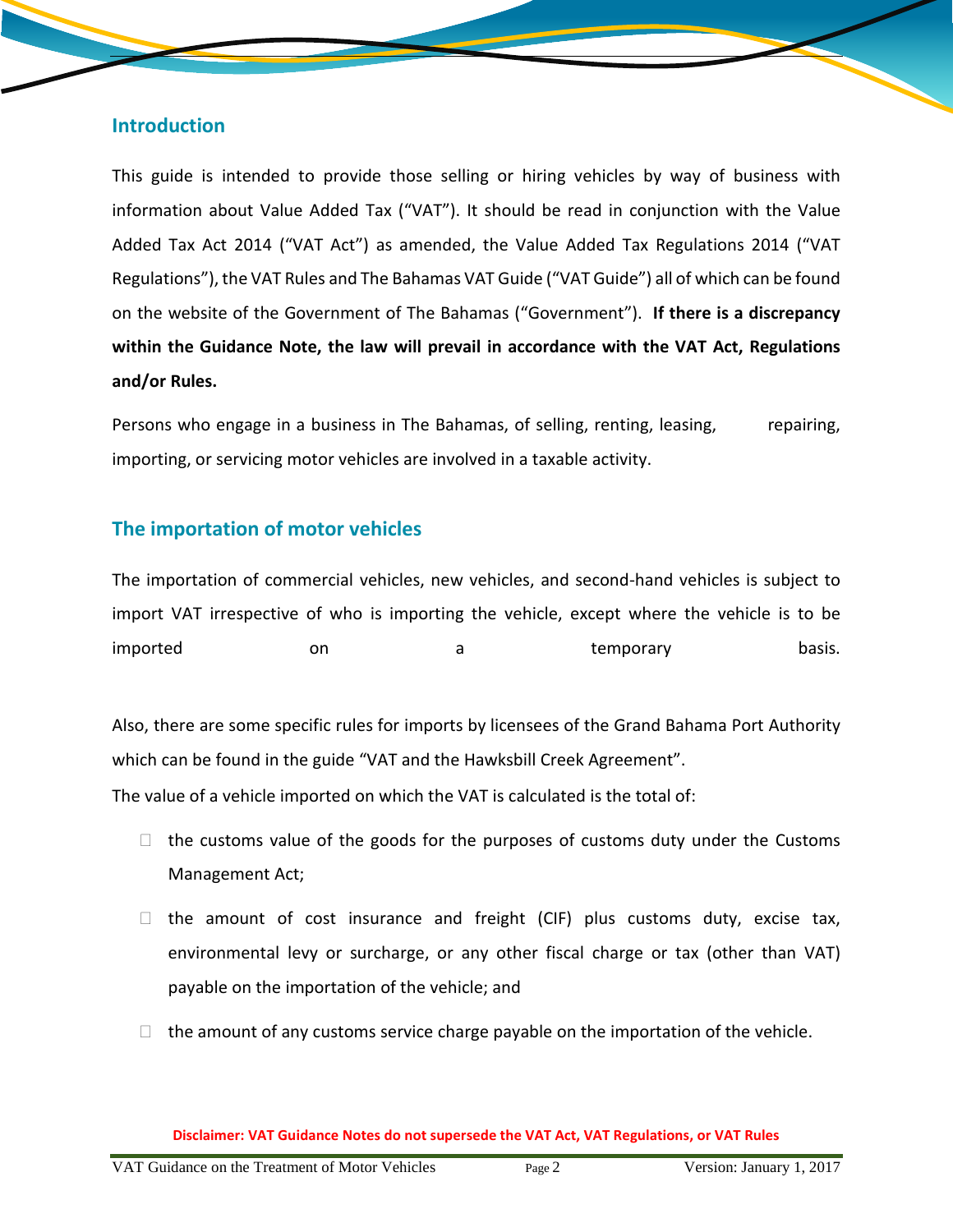The import VAT due is collected by the Comptroller of Customs on behalf of the Comptroller of VAT ("the Comptroller") at the time of import.

## **How do I account for deferred import VAT?**

Some businesses that are registered for VAT may be able to defer payment of import VAT.

If you are permitted to defer import VAT, you can account for the importation of goods and services on the VAT Return rather than make a payment of VAT at the time of importation. You should account for the imported goods or services on the VAT Return for the period in which the importation takes place or any other time as approved by the Comptroller. If you are entitled to fully reclaim the import VAT, this will effectively mean the import VAT you are due to pay is offset against the amount of VAT you can reclaim. Instructions on how to defer VAT on imported goods and services are provided on the VAT Return, although you must not defer import VAT unless you have permission to do so from the Comptroller (see the VAT Rule on Deferral of Import). Deferred inputs are only allowed for dealerships that import new cars.

## **Temporary importation of motor vehicles**

The importation of a motor vehicle on a temporary basis is VAT exempt provided the requirements for temporary importation are complied with. For further information on temporary importation contact the Bahamas Customs Department or visit the Government of The Bahamas' website.

## **The sale of motor vehicles**

#### *Sale by an individual that is not "in business"*

If you buy a vehicle for private use and then later sell that vehicle, the sale will not be subject to VAT. If you purchase and sell vehicles on a regular basis with an aim to receiving an income then you may be considered to be "in business" and could be required to register for VAT if your turnover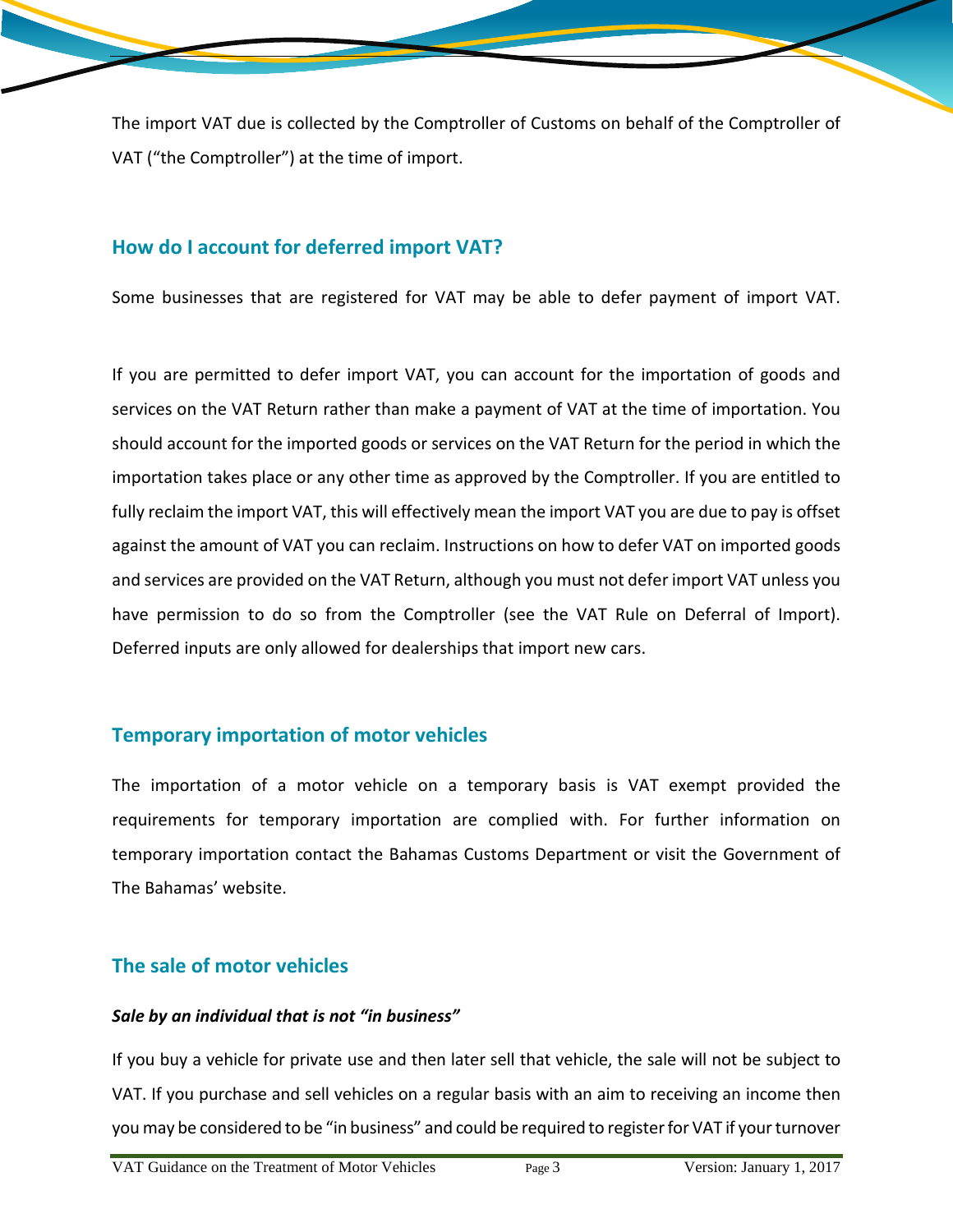exceeds the VAT registration threshold of \$100,000. For further information on VAT registration see the VAT Guide.

#### *Sale by a registrant dealer*

A registrant dealer is a person or business that carries on an activity that wholly or in part consists of the supply or importation of motor vehicles. If a registrant dealer sells a new or second-hand vehicle and the registrant dealer is registered for VAT, the sale of the motor vehicle will be subject to VAT. It should be noted that there is a concession whereby a registrant dealer that sells a second-hand vehicle can reclaim some VAT on the purchase of the second-hand vehicle even where they have not been charged VAT by the seller. (For further details please see the section "Reclaim of VAT on a second-hand vehicle by a registrant dealer").

## **Sale by a business that is not a registrant dealer**

If you are a VAT registered business, and you sell a commercial motor vehicle (such as a van) that has been used in your business, the sale of that vehicle will be subject to VAT.

If you are a VAT registered business, and you sell a "passenger vehicle" the sale will only be subject to VAT if you have reclaimed the VAT on the importation or purchase of the passenger vehicle. You cannot reclaim VAT on the purchase or importation of a "passenger vehicle" unless you carry on a taxable activity of dealing in, or involving the hiring of, the "passenger vehicle" or the "passenger vehicle" isto be used solely for a business purpose. A "passenger vehicle" includes a motorcar, station wagon, sports utility vehicle, or another road vehicle principally designed for the transportation of people, but excludes a pick-up truck exclusively used for commercial purposes.

For example, a financial services business may provide its directors with a company car. As this is a passenger vehicle which has not been acquired for resale or solely for a business purpose, the financial services business cannot reclaim the VAT on the purchase of the car. Subsequently, when the car is sold it will not be subject to VAT.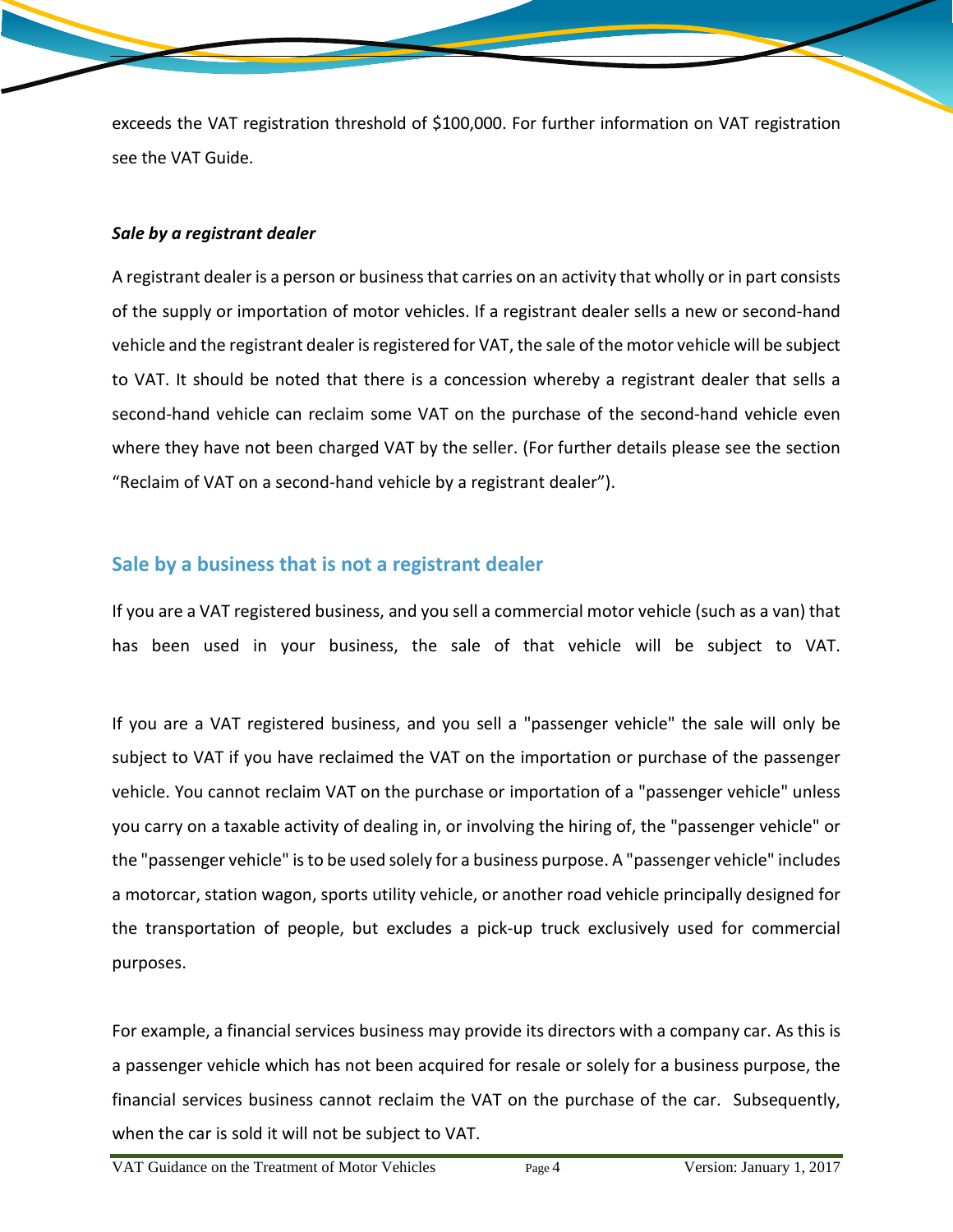If you buy a pick-up truck and it is going to be used exclusively for commercial purposes you can reclaim the VAT on the purchase of the pick-up truck, but you must charge VAT when you sell the pick-up truck. If you are not going to use the pick-up truck exclusively for commercial purposes, you should not reclaim any VAT on the purchase and should not charge VAT on the sale of the pick-up truck.

If you are "in business" and are going to use a commercial vehicle (such as a van) for business purposes you can reclaim the VAT on the purchase or importation of the commercial vehicle. The normal rules would apply, however, if you lend the commercial vehicle to a person for a private use or to another business you are making a supply of the commercial vehicle and should charge VAT on the supply. If you supply the commercial vehicle for free there is a deemed supply, which means you must account for VAT as output tax on the market rate for the hire of a comparative commercial vehicle. Permitting an employee to use a commercial vehicle to travel to and from work would not be seen as a supply of the commercial vehicle for a private use.

## **Sale at auction**

If you sell a vehicle that is subject to VAT through an auction you need to make the auctioneer aware that the vehicle is subject to VAT. The auctioneer is obligated to raise a VAT invoice to the buyer. The hammer price is the selling price of the vehicle inclusive of VAT.

For example, using the standard rate of VAT of 7.5%, if the vehicle hammer price is \$12,000 you should raise an invoice for \$11,162.79 + \$837.21 VAT (\$12,000 x the VAT fraction of 3/43). You may not receive \$12,000 as the auctioneer will take out of the payment their commission; however, the VAT you must declare as your output tax is \$837.21. You can reclaim any VAT the auctioneer charges you on their commission fee.

# **Sale of vehicles under a hire purchase or credit sales agreement**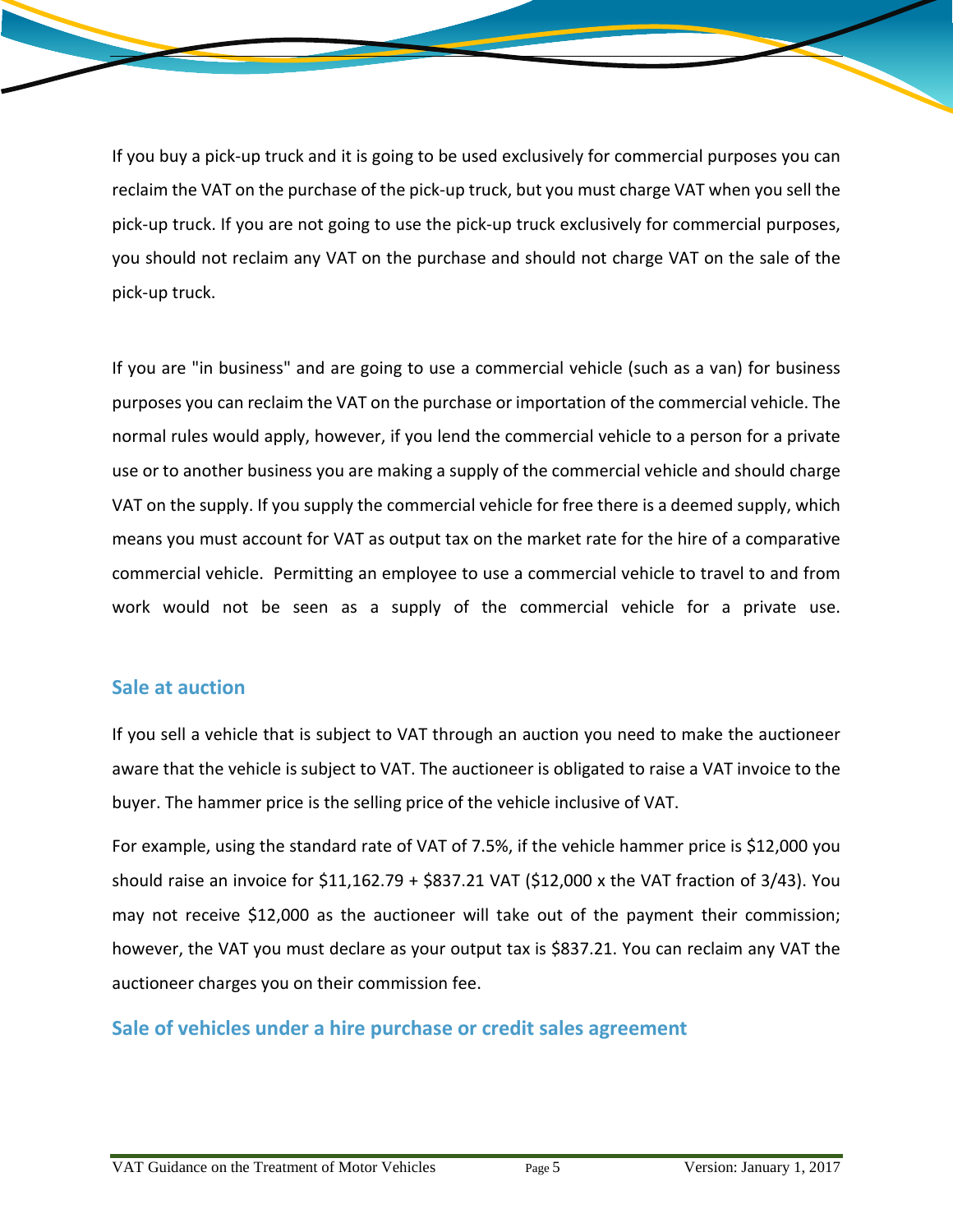If you are supplying a vehicle that will be subject to a hire purchase or credit sales agreement, your supply is to the credit provider. You should charge the credit provider VAT if required to do so.

The credit provider then makes a supply to the customer of the vehicle and a supply of finance (or credit). The VAT treatment of the supply is as follows:

- $\Box$  if the purchase or importation of the vehicle is subject to VAT the credit provider can reclaim the VAT incurred on the purchase;
- $\Box$  if the credit provider incurs VAT on the purchase of the vehicle, VAT must be accounted for on the cash value of the supply of the vehicle to the customer;
- $\Box$  any administration charge for setting up the agreement is subject to VAT; and
- $\Box$  if the amount of finance is disclosed separately to the customer the finance element of the installment payments is exempt from VAT.

 The time of supply of a vehicle under a hire-purchase or credit agreement is when the vehicle is delivered or made available to the customer so the credit provider needs to declare any VAT due on the total value of the vehicle at the time of supply of the vehicle.

## **Vehicle hire or leasing**

If you make available for use a vehicle for hire, rent or lease and the ownership of the vehicle does not pass to the customer, the amount you charge is subject to VAT at the standard rate.

The time of supply is when an invoice is raised, payment is received, or the conclusion of the contract, whichever is the earliest. If you enter into a long-term contract with monthly payments, the time of supply for VAT purposes is the date each payment is due.

## **Sale of a vehicle repossessed by a credit provider**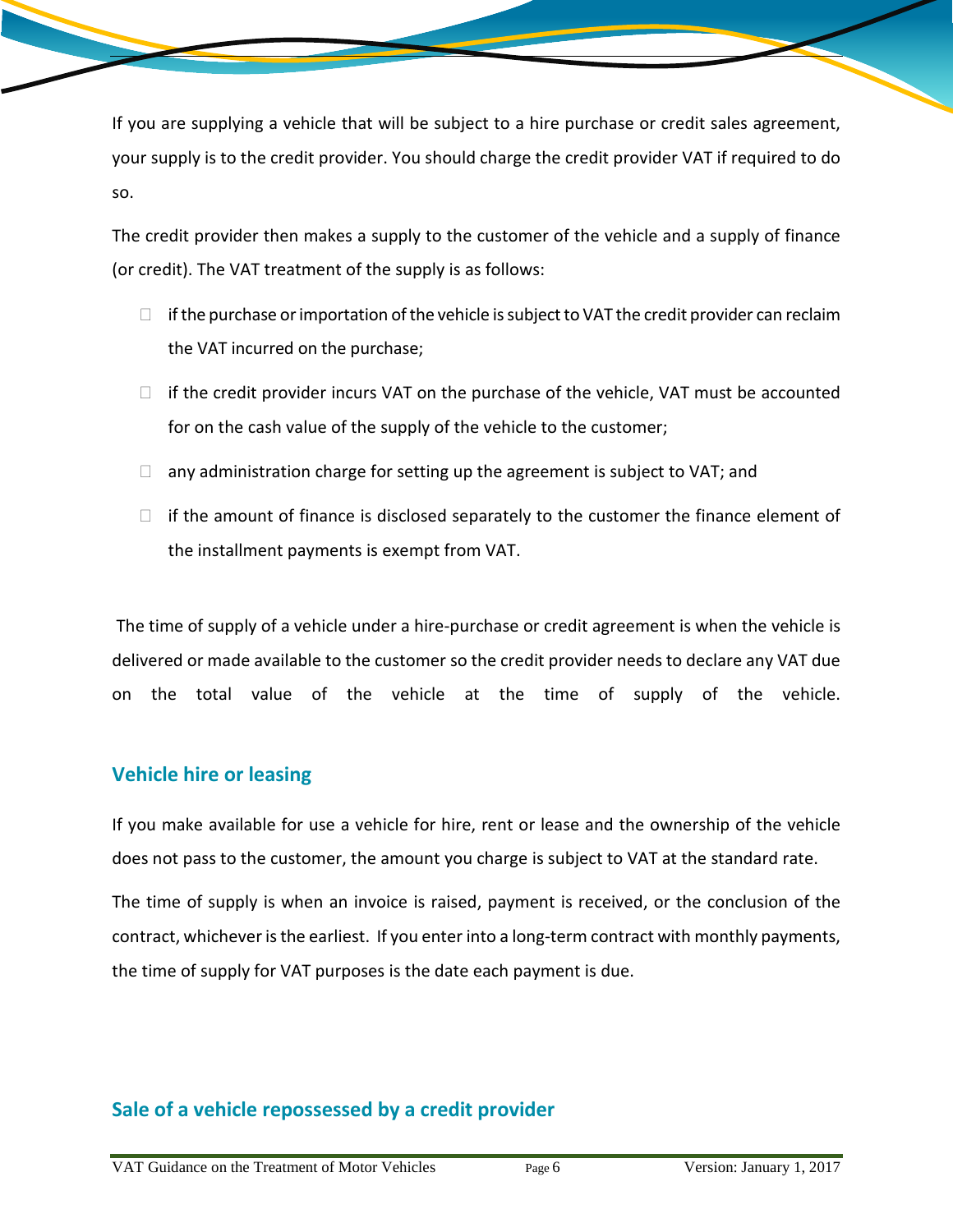If a vehicle is repossessed under a credit agreement, there is a supply of the vehicle by the customer to the credit provider the value of which is the amount of payments that remain outstanding that relate to the supply of the vehicle. If the customer reclaimed the VAT on the cost of the vehicle (as it was to be used in the business) the supply is subject to VAT. To account for the VAT on this supply the credit provider should issue a credit note.

In respect of the sale of a vehicle that has been repossessed by a credit provider, the sale will be subject to VAT if a credit note has been issued to adjust the amount of VAT on the original sale by the credit provider. If no adjustment has been made the sale of the repossessed vehicle is not subject to VAT.

# **Export of motor vehicles**

The export of a motor vehicle by a business that is registered for VAT, whether second-hand or new, is subject to VAT at the zero rate. If you export a motor vehicle you should identify the vehicle for export at the port of exit and present such documentary proof as may be required by the Comptroller of Customs.

# **Vehicles traded by registrant dealers**

If a vehicle is traded, there are two transactions. There is a sale of a vehicle to you by the customer and the sale of a vehicle by you to the customer.

The registrant dealer must account for VAT on the full selling price of the vehicle sold to the customer.

If the customer is "in business" and has reclaimed VAT on the purchase of the vehicle provided as a trade-in, they must charge VAT on the sale of the vehicle to the registrant dealer. The registrant dealer can reclaim any VAT charged as input tax. When the registrant dealer sells the vehicle traded-in, they must charge VAT on the selling price. Where the purchaser who is a nonregistrant trade-in an old vehicle that they own for the purchase of a new vehicle, the customer must pay the VAT on the total value of the new car and cannot charge the car company VAT on the old car that they are trading in.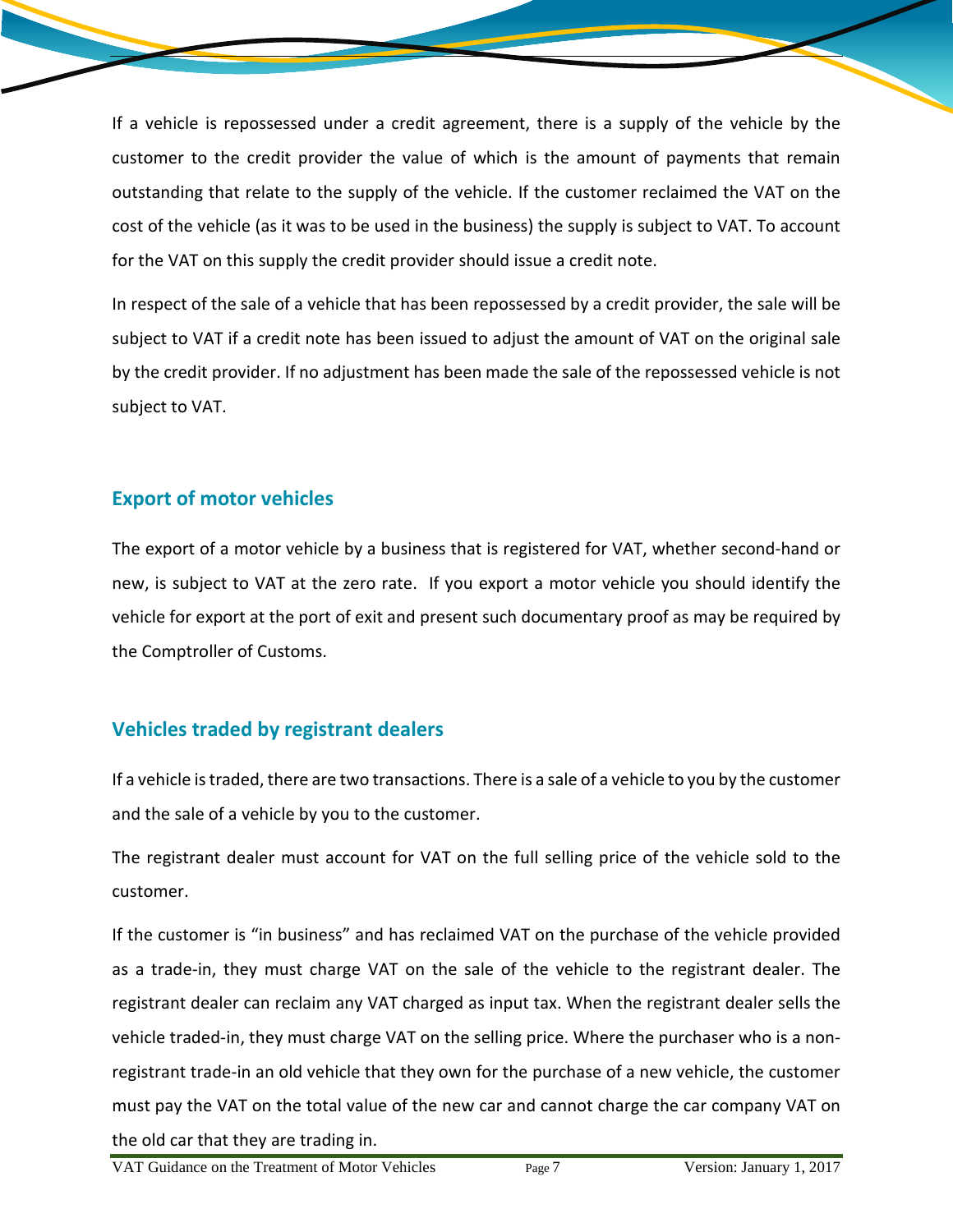## **Repair of vehicles**

A charge for the repair or servicing of a vehicle by a person in business is subject to VAT irrespective of whom the customer is and where they are resident. However, where you are contracted to supply warranty work for a vehicle manufacturer that is not a taxable registrant in The Bahamas, and the charge for the supply does not include the cost of parts the charge for your services is zero-rated as an exported service. If you charge the vehicle manufacturer for parts you must charge VAT on the parts at the standard rate.

## **Sale of vehicle parts**

The sale of vehicle parts is subject to VAT at the standard rate unless the parts are exported. If the parts are exported they are subject to VAT atthe zero rate but you must keep documentary evidence of export.

## **How do I pay the VAT charged to the Comptroller on the sale of a vehicle?**

The VAT on your supplies is called output tax. You declare your output tax on your VAT Return. You must declare all sales which fall within the VAT period on the relevant VAT Return. For example, if you submit monthly VAT Returns, all sales that occur in that month must be included on that month's VAT Return.

Your input tax is offset against your output tax and you pay to the Comptroller the balance. Sometimes the input tax may exceed the output tax in which case you may be able to request a refund.

# **Can I reclaim VAT on the purchase of the vehicle?**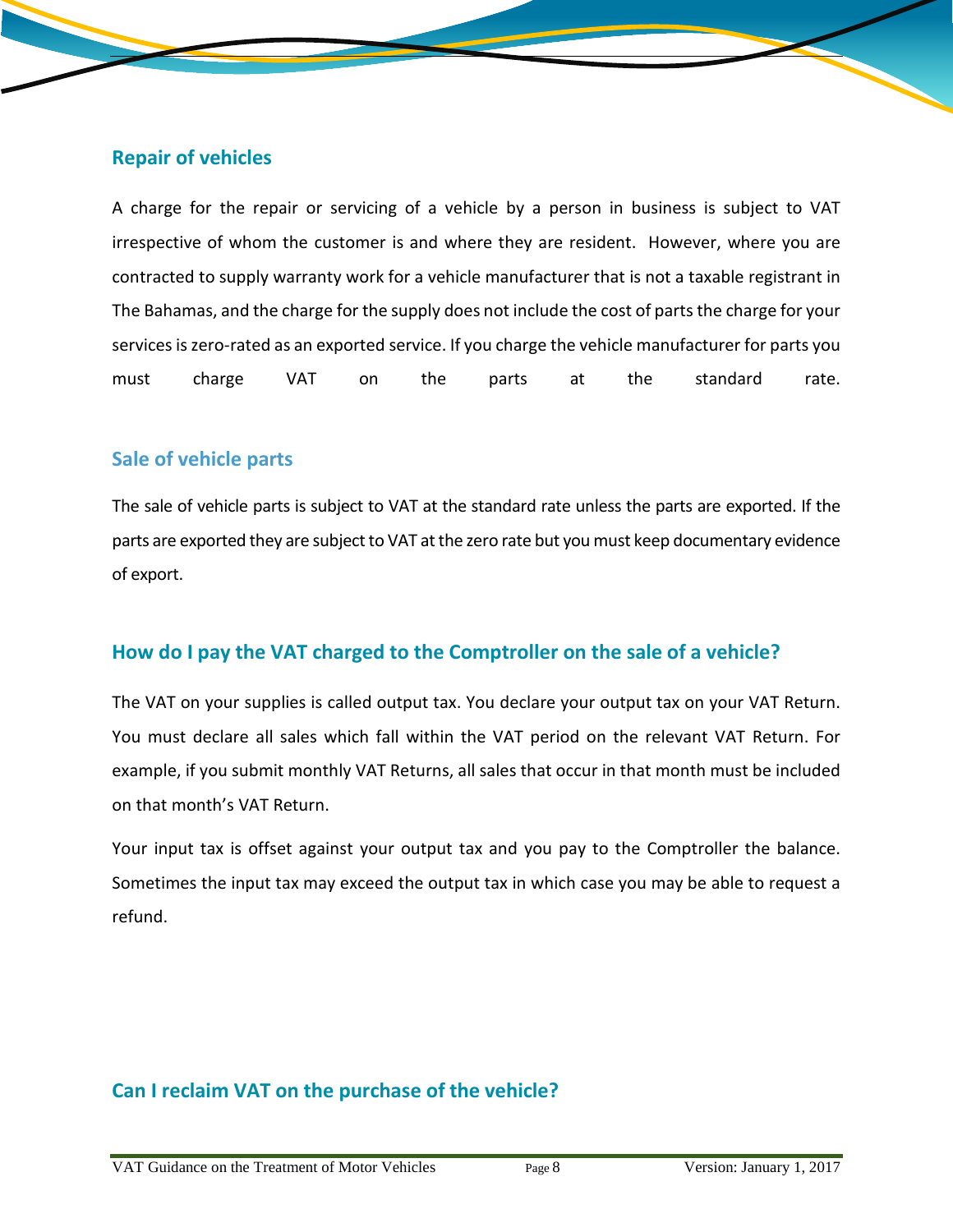You cannot reclaim VAT on the purchase or importation of a "passenger vehicle" that is to be used in whole or part for a private purpose. If you purchase or import a commercial vehicle, that is not used exclusively for business purposes then you can claim input VAT on the portion of the use that is related to the taxable activity. Apportionment rules will always apply if use is shared between taxable and exempt supplies.

# **Reclaim of VAT on a second-hand vehicle purchased by a registrant dealer**

If you are a registrant dealer and import a second-hand vehicle which you intend to sell you can reclaim as input tax the import VAT paid on your next VAT Return. You may even be able to defer the payment of import VAT until you can reclaim it on your VAT Return

If a registrant dealer buys a second-hand vehicle and the seller does not charge VAT (for example, the seller may be an individual that used the car for private purposes) and the registrant dealer subsequently sells that vehicle, they are still required to charge VAT on the sale of the secondhand vehicle. However, they can make a claim for input tax in relation to the original purchase of the vehicle. The input tax can only be reclaimed when the vehicle is sold and is included on the same VAT Return on which the output tax is declared on the sale of the vehicle.

To calculate the amount of input tax you can claim, you take 70% of the selling price (including the VAT) and multiply it by the VAT fraction.

The VAT fraction for 7.5% VAT is 3/43.

For example, you sell a second-hand vehicle on which you did not incur VAT for \$10,750 (\$10,000 +\$750 VAT).

 $$10,750 \times 70\% = $7,525$ 

\$7,525 x 3/43= \$525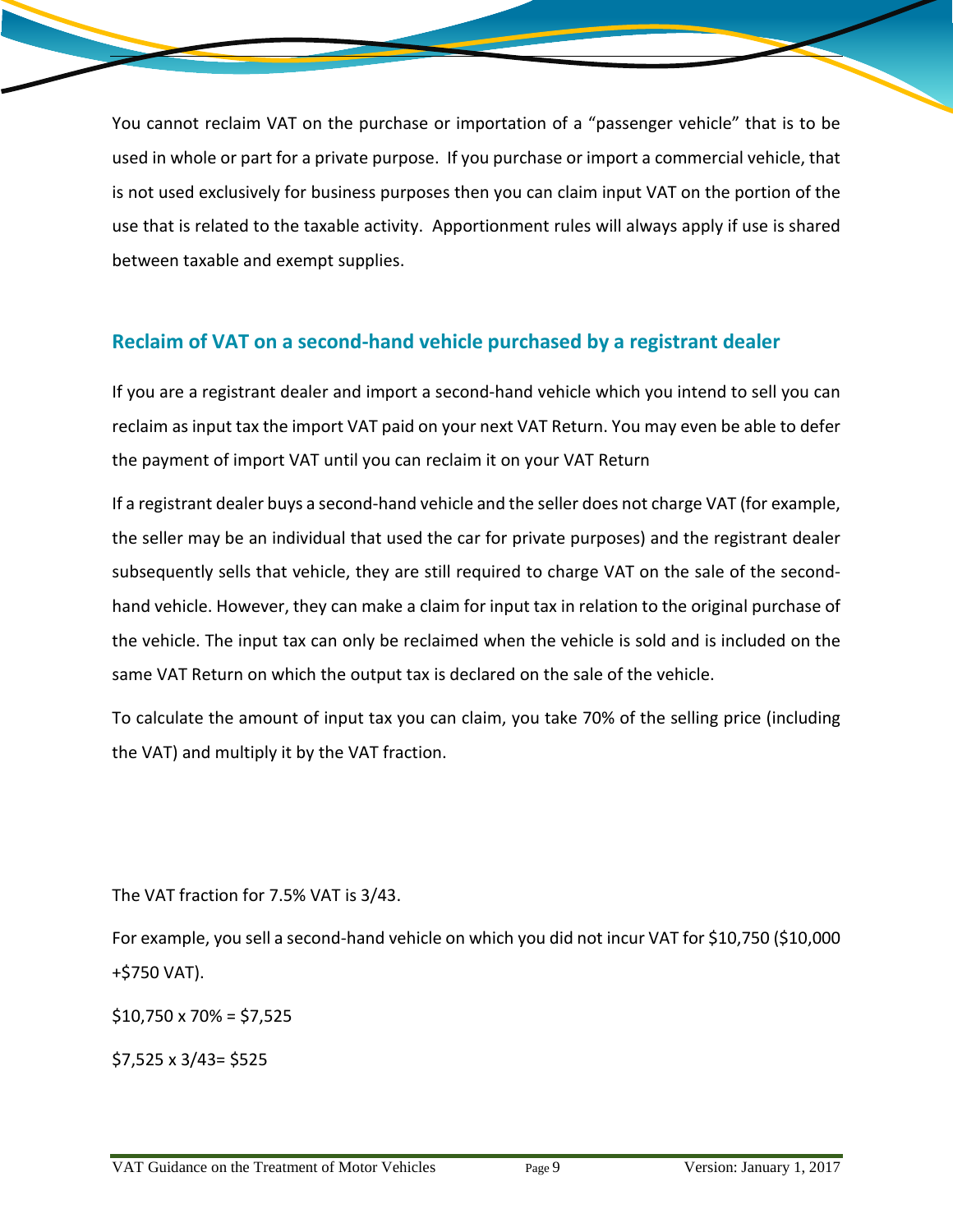On this transaction, your output tax will be \$750 and your input tax will be \$525 so you will pay to the Comptroller the difference which is \$225.

There are also certain book-keeping requirements for registrant dealers who buy and sell secondhand vehicles.

When buying a second-hand vehicle a registrant dealer must give the person from whom they are purchasing the vehicle a receipt acknowledging purchase and a copy of this receipt must be maintained as part of the registrant dealer's records.

The purchase receipt must include the following information:

- a) an identifying number for the purchase;
- b) a description of the vehicle;
- c) the date of the acquisition of the vehicle by the dealer;
- d) the name and address of the person selling the vehicle to the dealer;
- e) the price paid by the dealer for the vehicle; and
- f) the number of the invoice if any, given by the seller to the dealer.

A registrant dealer must also maintain a register or stock book for each vehicle purchased and sold. The information on the purchase receipt must also be recorded in the stock book and each vehicle must be given a separate identification number.

If a vehicle is purchased together with a second vehicle or other items for a single price, to determine the purchase price to be recorded in the stock book, the registrant dealer must allocate the price paid to the separate items in accordance with the market value of the separate items at the time of purchase.

If a vehicle is accepted as a trade-in, the registrant dealer must use the true market value of the trade-in vehicle as the purchase price.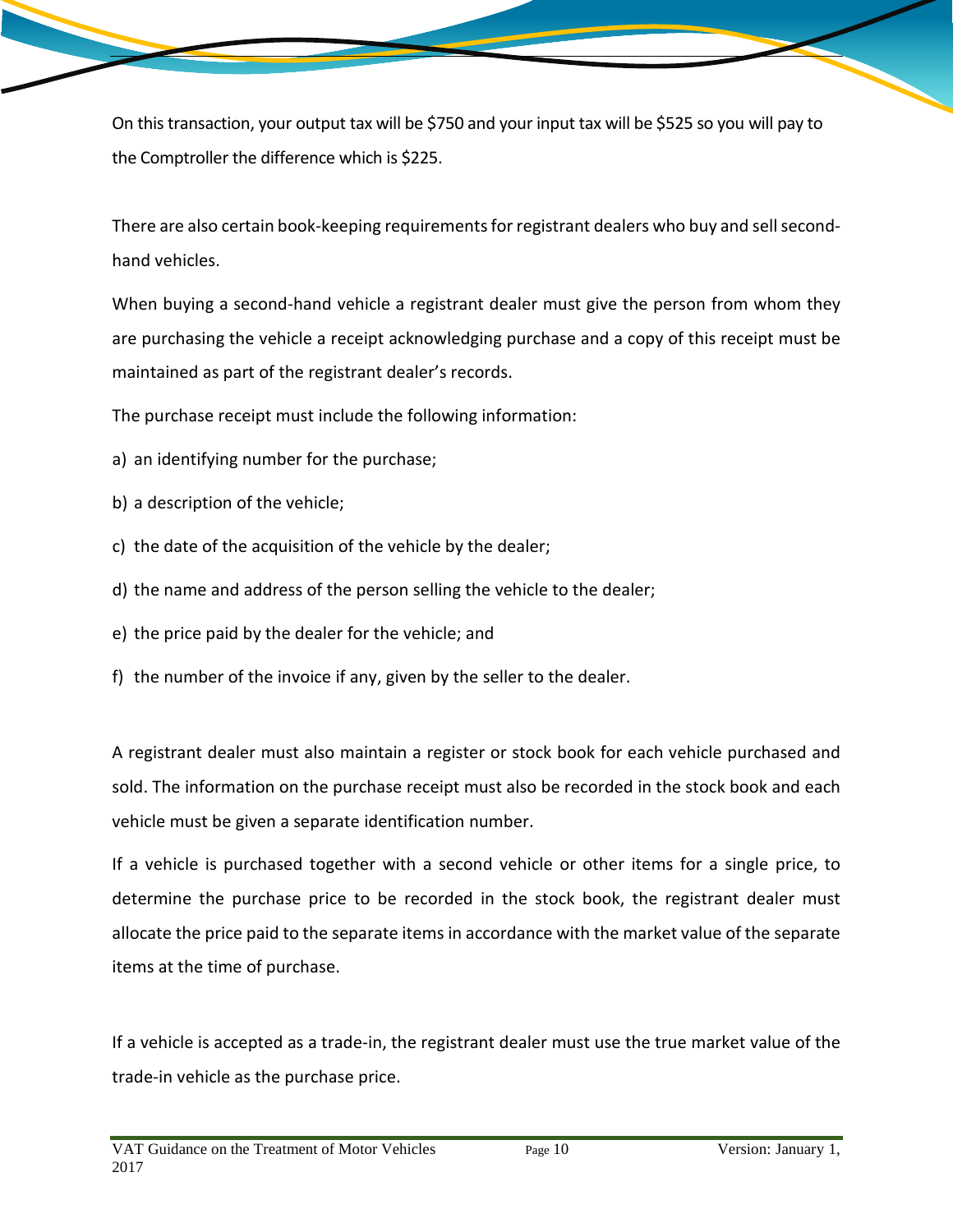When a vehicle is sold a VAT invoice must be provided to the buyer and a copy maintained by the registrant dealer.

As soon as practical after the sale of the vehicle, an entry must be made in the stock book. The entry must include:

- a) the date of the sale;
- b) cross reference the sale to the identification number given to the vehicle at the time of purchase;
- c) the number of the VAT invoice given for the sale; and
- d) the price of the sale.

It is very important that a registrant dealer maintains a stock book and all entries in respect of purchase and sales are made as required. If they do not maintain a stock book they will not be able to reclaim VAT on the purchase of second-hand vehicles where no VAT has actually been charged.

Registrant dealers also buy cars that are often referred to as company demonstrator vehicles. Provided these vehicles are returned to the stock book within 12 months of purchase, the VAT incurred on the purchase of the vehicles can be reclaimed. The sale of the demonstrator vehicles will then be subject to VAT. If a demonstrator vehicle remains off the stock book for over 12 months there is a self-supply of the vehicle and you must account for output tax on the supply of the vehicle at the current market value. This rule also applies to vehicles provided to directors of a registrant dealer.

## **Reclaim of VAT on motoring expenses**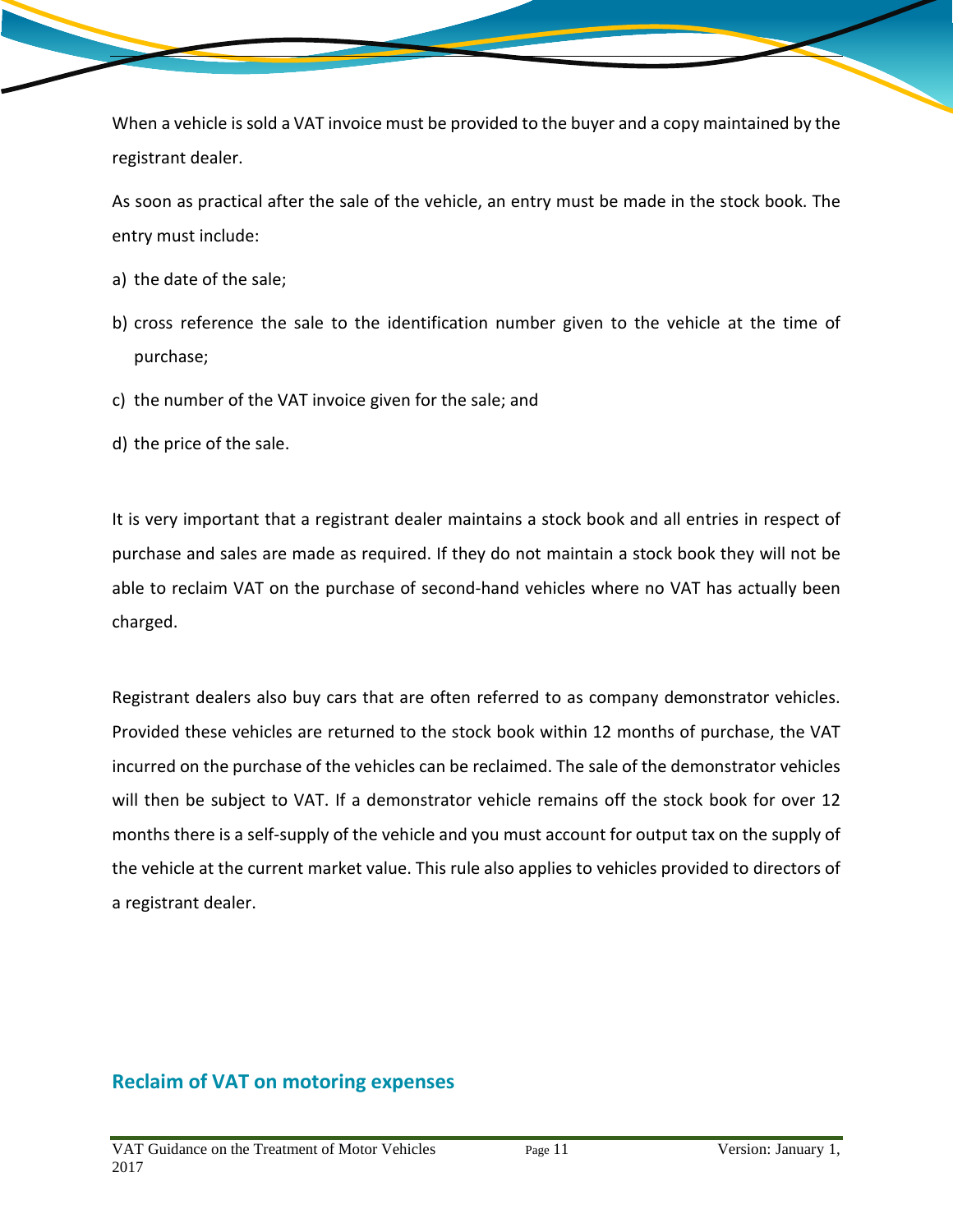You can reclaim the VAT on the repair, maintenance, and operation of a motor vehicle if it is a commercial or passenger vehicle that is used exclusively for a business purpose.

You cannot reclaim the VAT incurred on the repair and maintenance of a commercial or passenger vehicle if it is used to make exempt supplies or used for a private purpose.

#### **The Law**

You may find the following references to the legislation useful.

### **VAT Act**

Part VII section 50 (2) (e) - the amount of VAT that can be reclaimed on a second-hand vehicle

#### **VAT Regulations**

Part I Regulation 2 - description of "registrant dealer"

Part V Regulation 30 - how a registrant dealer can reclaim VAT on the purchase of second-hand vehicles

**VAT Rule on Deferral of Import-** Rule 2015-005

#### **Contact Us**